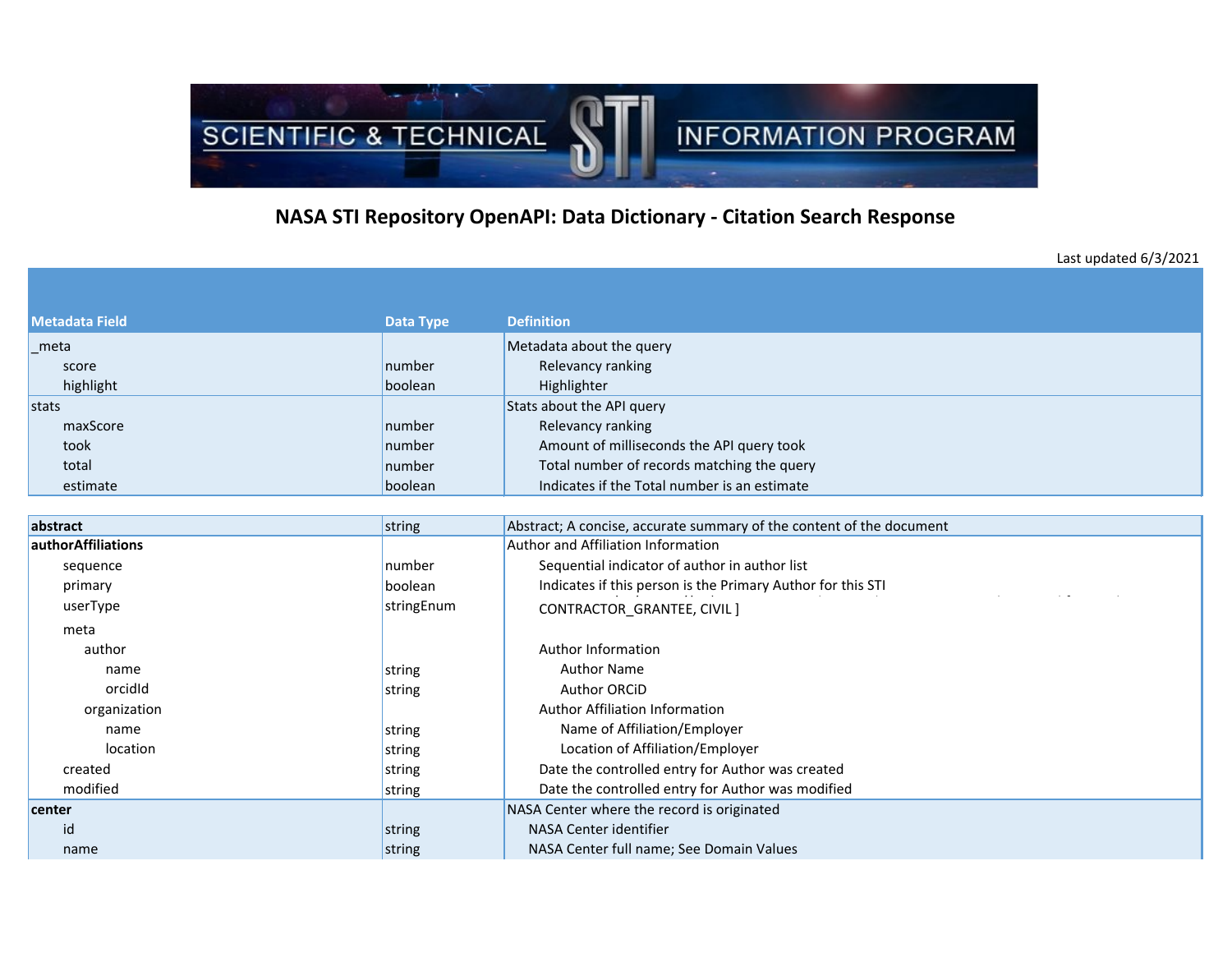| code                                    | string     | NASA Center code; See Domain Values                                                                |  |  |
|-----------------------------------------|------------|----------------------------------------------------------------------------------------------------|--|--|
| created                                 | string     | Date the controlled entry for Center was created                                                   |  |  |
| modified                                | string     | Date the controlled entry for Center was modified                                                  |  |  |
| copyright                               |            | Copyright information                                                                              |  |  |
| containsIndication                      | boolean    | Indicates whether this document contains copyright markings                                        |  |  |
| belongsToPublisher                      | boolean    | Indicates whether the copyright belongs to a publisher                                             |  |  |
| publisherPermissionOrRightsToDistribute | boolean    | Indicates whether there is permission from the publisher to distribute copyrighted material        |  |  |
| belongsToContractor                     | boolean    | Indicates whether the copyright belongs to a contractor                                            |  |  |
| disclosedInvention                      | boolean    | Indicates whether an Invention is disclosed in the document                                        |  |  |
| disclosedToPublic                       | boolean    | Indicates whether Invention information has been disclosed to the public                           |  |  |
| ntrNumber                               | string     | NTR Number if applicable                                                                           |  |  |
| thirdPartyPermissionsProduced           | boolean    | Indicates if permissions have been received for STI containing third party material                |  |  |
| determinationType                       | stringEnum | Copyright determination; [ NO_PERMISSION, MAY_INCLUDE_COPYRIGHT_MATERIAL, GOV_PERMITTED,           |  |  |
|                                         |            | GOV_PUBLIC_USE_PERMITTED, PUBLIC_USE_PERMITTED, OTHER ]                                            |  |  |
| licenseType                             | stringEnum | Creative Commons License; [ NO, OPEN ACCESS, CCBY, CCBYSA, CCBYND, CCBYNC, CCBYNCSA,               |  |  |
|                                         |            | CCBYNCND ]                                                                                         |  |  |
| containsThirdPartyMaterial              | boolean    | Indicates whether the STI contains third party material                                            |  |  |
| thirdPartyLocationComments              | string     | Location of third party content in the contents of the document                                    |  |  |
| patent                                  | string     | Patent number if applicable                                                                        |  |  |
| patentApplication                       | string     | Patent Application number if applicable                                                            |  |  |
| approverComments                        | string     | Approver comments                                                                                  |  |  |
| thirdPartyContentConditionOther         | string     | Third Party Content Condition statement (when 'Other')                                             |  |  |
| thirdPartyContentCondition              | stringEnum | Third Party Content Condition statement; [ NOT_SET, ISSUE_RESOLVED, COUNSEL_ADVISED,               |  |  |
|                                         |            | THIRD_PARTY_CONTENT_CONDITION_OTHER ]                                                              |  |  |
| created                                 | string     | Date the record was created                                                                        |  |  |
| curatedDate                             | string     | Date the record was curated for release to the repository                                          |  |  |
| disseminated                            | stringEnum | Indicates whether the metadata and/or the document has been released to the NASA STI Repository; [ |  |  |
|                                         |            | METADATA_ONLY, DOCUMENT_AND_METADATA ]                                                             |  |  |
| distribution                            | stringEnum | Distribution audience; [ PUBLIC ]                                                                  |  |  |
| distributionDate                        | string     | Date of online release to the repository                                                           |  |  |
| downloads                               |            | Information about STI document(s) for download                                                     |  |  |
| draft                                   | boolean    | Indicates if the document is a draft                                                               |  |  |
| links                                   |            | Links to the document for download; use https://ntrs.nasa.gov/ as the base of the url              |  |  |
| original                                | string     | url to original document                                                                           |  |  |
| pdf                                     | string     | url to converted pdf document                                                                      |  |  |
| fulltext                                | string     | url to converted txt document                                                                      |  |  |
| mimetype                                | string     | Format of document upload                                                                          |  |  |
| name                                    | string     | Name of document upload                                                                            |  |  |
| notes                                   | string     | Additional curation notes about the document upload                                                |  |  |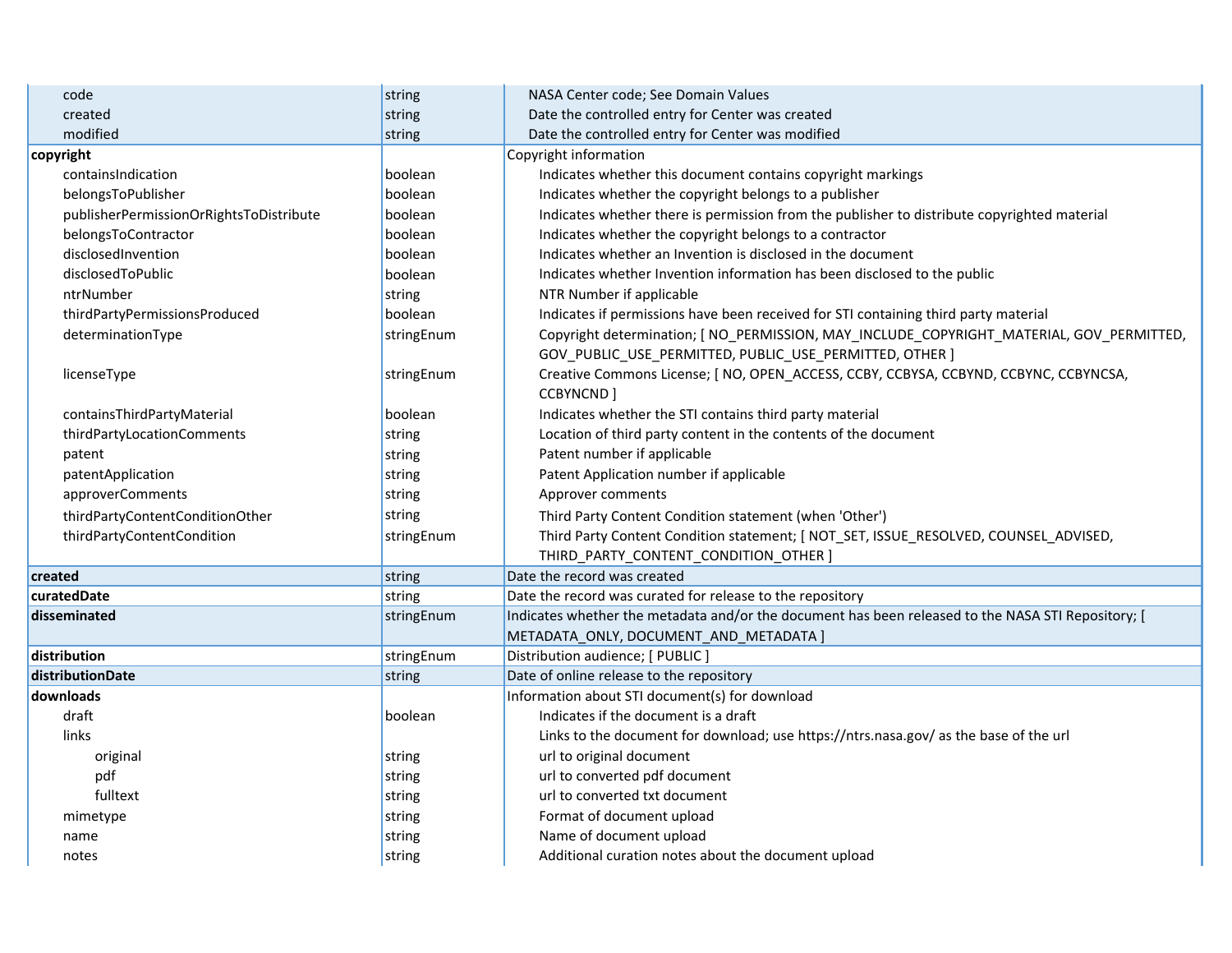| type               | stringEnum | Type of document uploaded; All citations will indicate "STI" or "ABSTRACT"                                      |  |  |
|--------------------|------------|-----------------------------------------------------------------------------------------------------------------|--|--|
| downloadsAvailable | boolean    | Indication whether an STI document is available for download                                                    |  |  |
| exportControl      |            | Export Control information; All publicly available citations will always indicate no Export Control information |  |  |
| itar               | stringEnum | Indicator of ITAR protected information                                                                         |  |  |
| category           | number     | Category of ITAR                                                                                                |  |  |
| ear                | stringEnum | Indicator of EAR protected information                                                                          |  |  |
| eccnNumber         | string     | <b>ECCN Number</b>                                                                                              |  |  |
| categoryNotes      | string     | Additional Export Control Category notes                                                                        |  |  |
| fundingNumbers     |            | Funding information                                                                                             |  |  |
| number             | string     | A number that identifies the type of financial support applied to the work reported                             |  |  |
| type               | stringEnum | The type of financial support applied to the work reported; [CONTRACT_GRANT, WBS, PROJECT, TASK,                |  |  |
|                    |            | WORK_UNIT, INTERAGENCY, OTHER ]                                                                                 |  |  |
| id                 | number     | Document ID; A unique 11-digit number assigned to a record                                                      |  |  |
| isLessonsLearned   | boolean    | Indicates whether the STI contains potential Lessons Learned                                                    |  |  |
| keywords           | string     | Keyword terms assigned to the STI; Index terms that are not contained in a subject thesaurus or constructed     |  |  |
|                    |            | by standard subject heading/thesaurus-building conventions.                                                     |  |  |
| meetings           |            | Meeting Information associated with the document                                                                |  |  |
| name               | string     | The title of the meeting; may include a secondary title, the name of the track, section or other group of       |  |  |
|                    |            | sessions.                                                                                                       |  |  |
| location           | string     | The city, state or province location of the meeting                                                             |  |  |
| country            | string     | The country where the meeting was held.                                                                         |  |  |
| nctsn              | string     | The tracking number assigned to the Conference in the NASA Conference Tracking System                           |  |  |
| url                | string     | URL of meeting                                                                                                  |  |  |
| startDate          | string     | Start Date of meeting                                                                                           |  |  |
| endDate            | string     | End Date of meeting                                                                                             |  |  |
| sponsors           |            | Meeting sponsorship information                                                                                 |  |  |
| meta               |            |                                                                                                                 |  |  |
| organization       |            |                                                                                                                 |  |  |
| name               | string     | Name of meeting sponsor (organization)                                                                          |  |  |
| location           | string     | Location where sponsor is headquartered                                                                         |  |  |
| modified           | string     | Date the record was modified                                                                                    |  |  |
| onlyAbstract       | boolean    | Indicates whether the record includes only an abstract in the associated document                               |  |  |
| otherReportNumbers | string     | Any other/additional report numbers associated with the document                                                |  |  |
| publications       |            | Source Publications associated with the document                                                                |  |  |
| publisher          | string     | Publisher                                                                                                       |  |  |
| publicationName    | string     | The title of the source publication                                                                             |  |  |
| volume             | string     | Volume number of the source publication                                                                         |  |  |
| issue              | string     | Issue number of source publication                                                                              |  |  |
| publicationDate    | string     | Date of publication                                                                                             |  |  |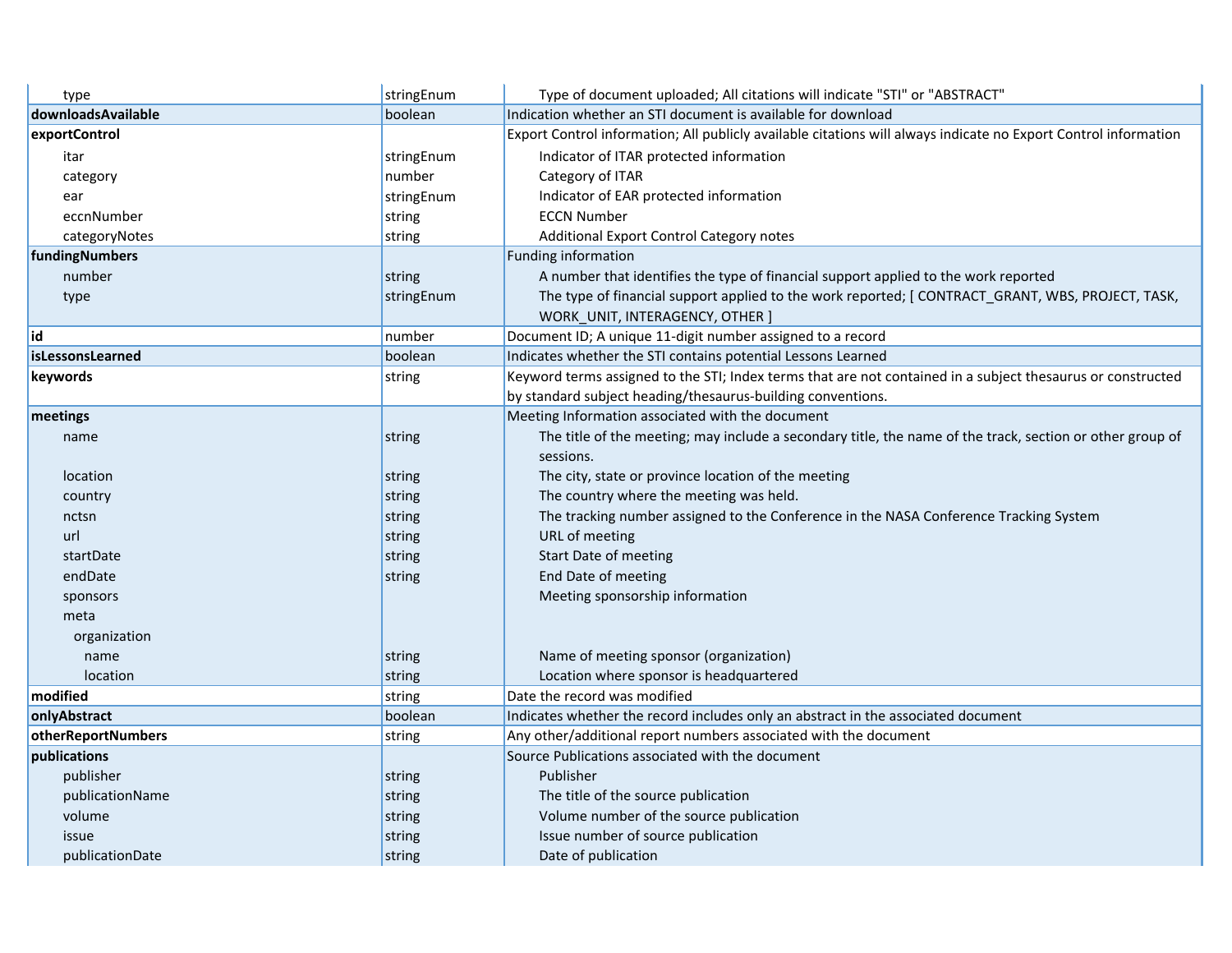| issuePublicationDate  | string     | Publication date of the source publication issue                                                                 |  |  |
|-----------------------|------------|------------------------------------------------------------------------------------------------------------------|--|--|
| doi                   | string     | <b>DOI</b>                                                                                                       |  |  |
| url                   | string     | <b>URL</b>                                                                                                       |  |  |
| issn                  | string     | <b>ISSN</b>                                                                                                      |  |  |
| eissn                 | string     | E-ISSN                                                                                                           |  |  |
| isbn                  | string     | <b>ISBN</b>                                                                                                      |  |  |
| eisbn                 | string     | E-ISBN                                                                                                           |  |  |
| redistributedDate     | string     | Date the record was redistributed                                                                                |  |  |
| related               |            | Relationship information of the current document to another document                                             |  |  |
| type                  | stringEnum | The relationship of the current document to another document. ; [ NONE, ANALYTIC_PRIMARY,                        |  |  |
|                       |            | ANALYTIC_SUBSIDIARY, REPRINT, REVISION, SEE_ALSO, SUPERSEDES, SUPPLEMENT_TO ]                                    |  |  |
| stiType               | string     | Term describing the nature of the related document; See Domain Values                                            |  |  |
| disseminated          | stringEnum | Indicates the dissemination of the related document - whether the metadata and/or the document has               |  |  |
|                       |            | been released to the NASA STI Repository; [ METADATA_ONLY, DOCUMENT_AND_METADATA ]                               |  |  |
| distribution          | stringEnum | Distribution audience of the related document; [ PUBLIC ]                                                        |  |  |
| status                | stringEnum | Status of the related record in the NF-1676 process; All publicly available citations will indicate              |  |  |
|                       |            | "CURATED" - This STI has completed the NF-1676 process and the record has been curated for online                |  |  |
|                       |            | release.                                                                                                         |  |  |
| id                    | number     | Document ID of related document                                                                                  |  |  |
| accessionNumber       | string     | Accession number of related STI                                                                                  |  |  |
| title                 | string     | Title of another document related to the current document.                                                       |  |  |
| sensitiveInformation  | stringEnum | Category of sensitive information; All publicly available citations will always indicate "2" for [NONE].         |  |  |
| sourceIdentifiers     |            | Any additional/supplemental Identifier information                                                               |  |  |
| number                | string     | <b>Identifier Value</b>                                                                                          |  |  |
| type                  | string     | Identifier Type; [ DOI, URL, HANDLE ]                                                                            |  |  |
| descriptor            | string     | Description of identifier                                                                                        |  |  |
| status                | stringEnum | Status of record in the NF-1676 process; All publicly available citations will indicate "CURATED" - This STI has |  |  |
|                       |            | completed the NF-1676 process and the record has been curated for online release.                                |  |  |
| stiType               | stringEnum | Term describing the nature of the document; See Domain Values                                                    |  |  |
| stiTypeDetails        |            | Additional details for records that are STI Type: Other                                                          |  |  |
| type                  | string     |                                                                                                                  |  |  |
| publicationDate       | string     |                                                                                                                  |  |  |
| additionalInformation | string     |                                                                                                                  |  |  |
| subjectCategories     | string     | NASA Subject Categories assigned to the document                                                                 |  |  |
| submittedDate         | string     | Date the record was submitted to the NASA STI Program for processing                                             |  |  |
| technicalReviewType   | stringEnum | The type of Technical Review performed on the STI; [ NOT_SET, TECHNICAL_REVIEW_TYPE_NONE,                        |  |  |
|                       |            | SINGLE_EXPERT, NASA_PEER_COMMITTEE, EXTERNAL_PEER_COMMITTEE, NASA_TECHNICAL_MANAGEMENT,                          |  |  |
|                       |            | PROFESSIONAL_REVIEW, OMB_REVIEW ]                                                                                |  |  |
| title                 | string     | Title of the document                                                                                            |  |  |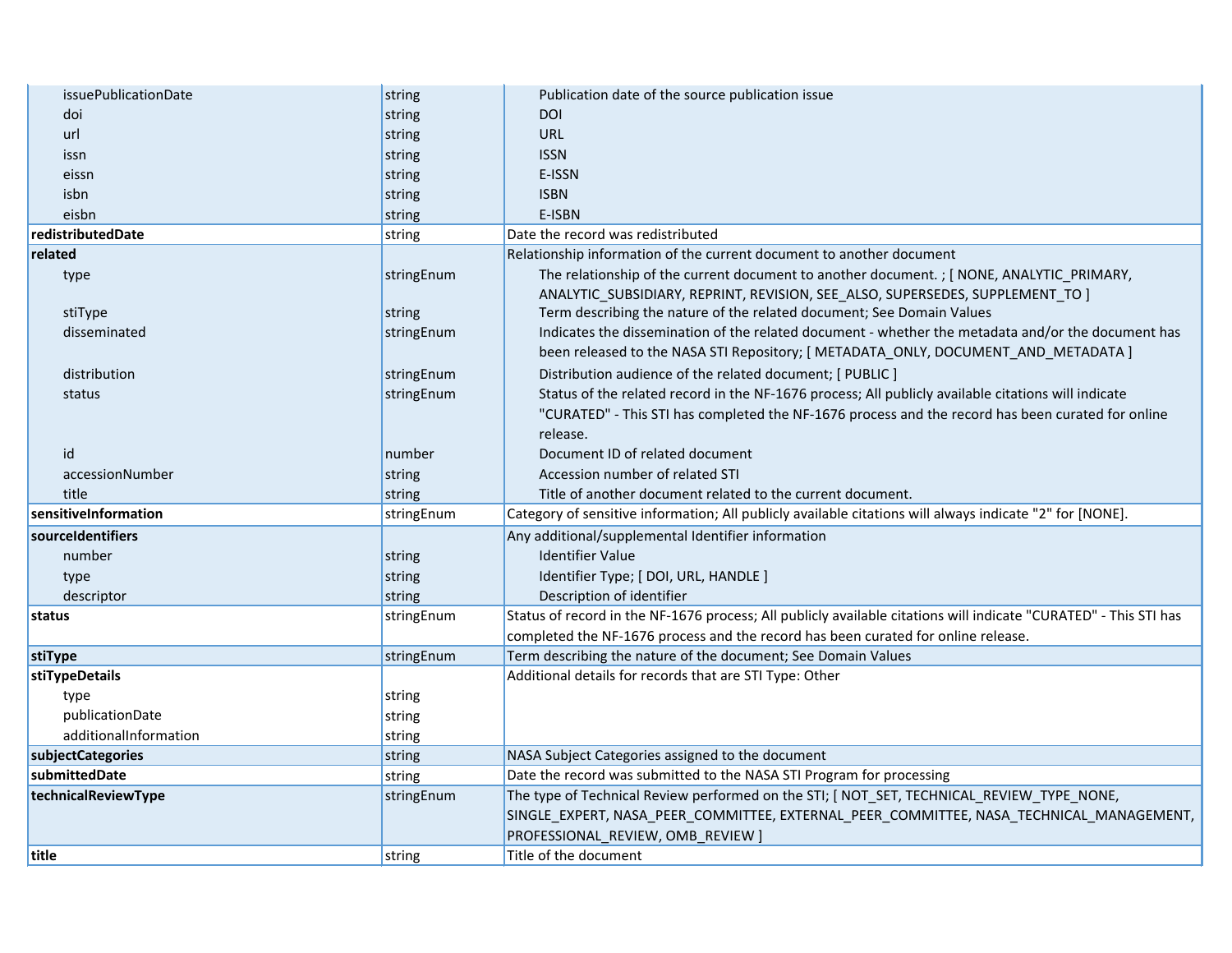| <b>STI Type</b>                   | <b>Domain Value</b>          | <b>NASA Center</b>                 | <b>Domain Value</b> |
|-----------------------------------|------------------------------|------------------------------------|---------------------|
| <b>Accepted Manuscript</b>        | ACCEPTED_MANUSCRIPT          | Ames Research Center               | <b>ARC</b>          |
| Book                              | <b>BOOK</b>                  | Armstrong Flight Research Center   | <b>AFRC</b>         |
| <b>Book Chapter</b>               | <b>BOOK_CHAPTER</b>          | Glenn Research Center              | <b>GRC</b>          |
| Conference Paper                  | CONFERENCE_PAPER             | <b>Goddard Space Flight Center</b> | <b>GSFC</b>         |
| <b>Conference Proceedings</b>     | CONFERENCE_PROCEEDINGS       | <b>NASA Headquarters</b>           | HQ                  |
| Conference Publication (CP)       | CONFERENCE_PUBLICATION       | Jet Propulsion Lab                 | <b>JPL</b>          |
| Contractor or Grantee Report      | CONTRACTOR_OR_GRANTEE_REPORT | Johnson Space Center               | <b>JSC</b>          |
| Contractor Report (CR)            | CONTRACTOR_REPORT            | Kennedy Space Center               | <b>KSC</b>          |
| Contribution to Larger Work       | CONTRIBUTION_TO_LARGER_WORK  | Langley Research Center            | LaRC                |
| None                              | STI_TYPE_NONE                | Marshall Space Flight Center       | <b>MSFC</b>         |
| Other                             | <b>OTHER</b>                 | <b>Stennis Space Center</b>        | SSC                 |
| Poster                            | <b>POSTER</b>                | <b>Wallops Flight Facility</b>     | <b>WFF</b>          |
| Preprint                          | PREPRINT                     | White Sands Testing Facility       | <b>WSTF</b>         |
| Presentation                      | PRESENTATION                 | (NASA STI_CDMS Legacy)             | <b>CDMS</b>         |
| Reprint                           | <b>REPRINT</b>               |                                    |                     |
| Special Publication (SP)          | SPECIAL PUBLICATION          |                                    |                     |
| Technical Memorandum (TM)         | TECHNICAL_MEMORANDUM         |                                    |                     |
| <b>Technical Publication (TP)</b> | TECHNICAL_PUBLICATION        |                                    |                     |
| <b>Technical Translation (TT)</b> | TECHNICAL_TRANSLATION        |                                    |                     |
| Thesis / Dissertation             | THESIS_DISSERTATION          |                                    |                     |
| Video                             | <b>VIDEO</b>                 |                                    |                     |
| White Paper                       | WHITE PAPER                  |                                    |                     |

Aeronautics (General) Aerodynamics Air Transportation and Safety Aircraft Communications and Navigation Aircraft Design, Testing and Performance Avionics and Aircraft Instrumentation Aircraft Propulsion and Power Aircraft Stability and Control Research and Support Facilities (Air) Astronautics (General) Astrodynamics Ground Support Systems and Facilities (Space) Launch Vehicles and Launch Operations Space Transportation and Safety Space Communications, Spacecraft Communications, Command and Tracking Spacecraft Design, Testing and Performance Spacecraft Instrumentation and Astrionics Spacecraft Propulsion and Power Chemistry and Materials (General) Composite Materials Inorganic, Organic and Physical Chemistry Metals and Metallic Materials Nonmetallic Materials Propellants and Fuels Space Processing Engineering (General) Communications and Radar Electronics and Electrical Engineering Fluid Mechanics and Thermodynamics Instrumentation and Photography Lasers and Masers Mechanical Engineering Quality Assurance and Reliability Structural Mechanics Geosciences (General) Earth Resources and Remote Sensing Energy Production and Conversion Environment Pollution Geophysics Meteorology and Climatology Oceanography [See NASA Scope and Subject Category Guide for more information](https://ntrs.nasa.gov/citations/20000025197)

## **Subject Category**

## **NASA STI Repository OpenAPI: Data Dictionary - Domain Values**